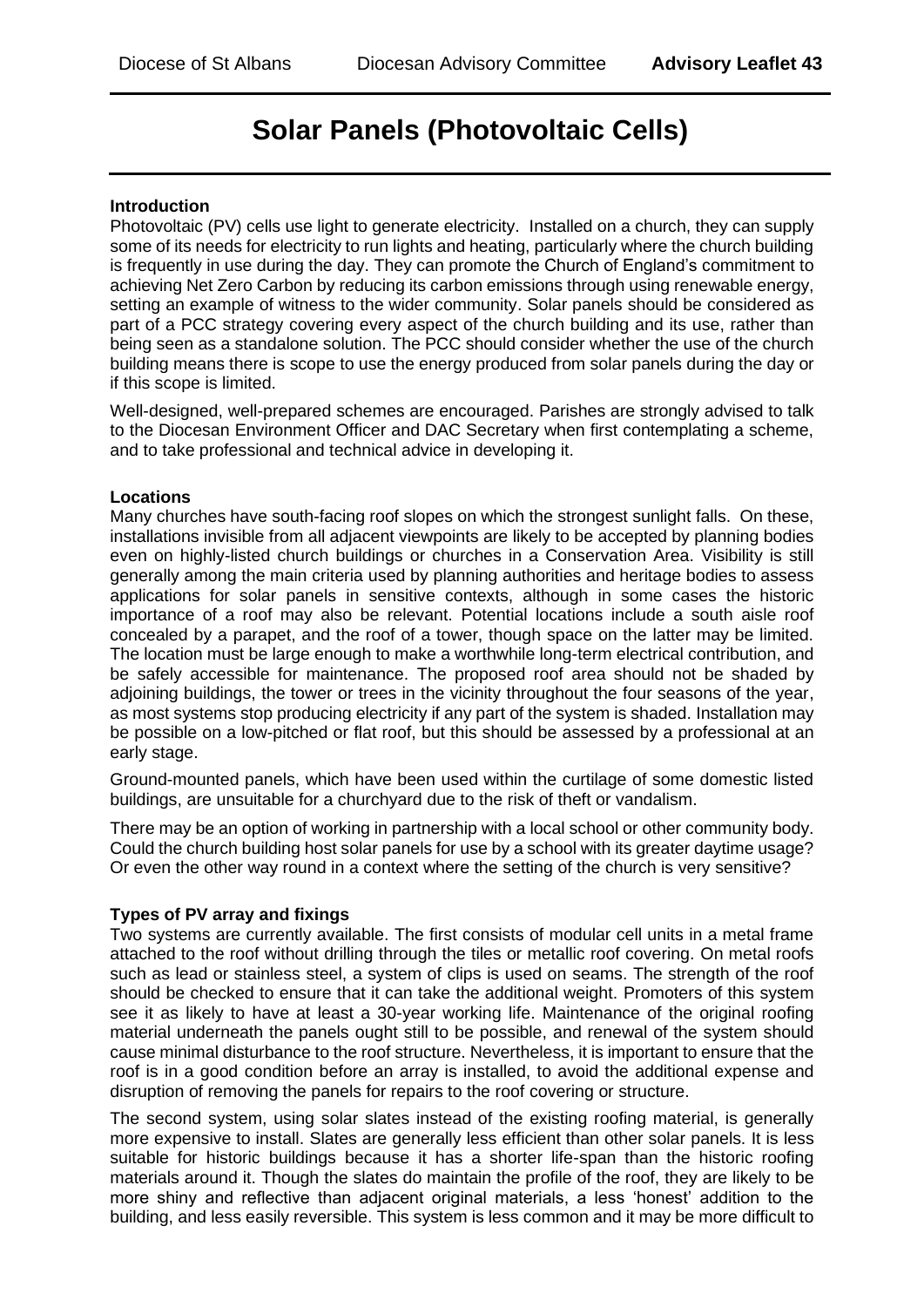find experienced suppliers. It may be an appropriate solution for an unlisted church, especially as an integral part of the replacement of a roof covering that has reached the end of its life, or where an extension or new roof is planned for other reasons.

#### **Considerations**

Parishes must demonstrate their need and that the panels will not detract obtrusively from the character and significance of the church. There is a legal presumption in favour of managing change to historic buildings so that their character and appearance is conserved.

PV panels on a church roof are only one of several potential energy-saving measures. Before considering installation, others should be carefully reviewed, for example through carrying out an Energy Audit. There needs to be a full assessment of the building and its characteristics, the current energy sources and heating and lighting systems, and the existing and future needs of the church. Suitable options should be identified and assessed and recommendations specific to the individual church and parish made. This work should be carried out by a suitable independent consultant with the input of the church's professional adviser.

Where there is a limited 'green budget' there may be more cost efficient ways to reduce carbon emissions. As non-renewable fuel costs are likely to rise year on year at a much faster rate than inflation, a cost/benefit analysis is an important consideration.

The size of PV arrays that can realistically be installed is unlikely to meet all peak-time requirements. In practice, the church would first draw energy from PV-generation and then use the mains supply to make up the shortfall. When the church is not in use, ALL electricity generated will go to the supplier unless batteries are installed to store the surplus electricity for night-time use.

Parishes should contact with their electricity supplier at the outset to check the electricity main supply (e.g. upgrading to 3-phase) and installation requirements and agreement with the supplier. They should also find out whether the electricity meter would have to be changed and establish whether there is space protected from the weather, preferably inside, for an inverter (transformer) and meter which come as part of the supply package. It is important to work with reputable and experienced suppliers – [Parish Buying](https://www.parishbuying.org.uk/) offers a procurement process for a range of energy-related suppliers including for solar panels.

In balancing environmental and financial costs and benefits, parishes should bear in mind:

- (i) Economic as well as environmental benefits should be considered. The Feed-In Tariff (FIT) is no longer available for new installations, so the church's own electricity use is likely to be the main determining factor.
- (ii) The sizing of an array should be calculated to allow the electricity generated to be used or fed into the national grid, or else battery storage would be needed.
- (iii) PV cells are not carbon neutral, due to the amount of energy required to manufacture them. The carbon needed to make and fit the panels should be assessed so that the net decrease in carbon produced is known.
- (iv) In assessing the payback period for investment in solar panels, all relevant costs should be taken into account, including manufacture, set-up, maintenance, renewal, decommissioning and disposal. This will show how much it will cost to reduce a certain amount of carbon and whether the investment is justified on those grounds too.
- (v) Electricity is commonly used for lighting (which contributes less than a fifth of the carbon produced by most churches) and for specific types of electrical heating systems. Current examples of the latter are under-pew heaters and panels located so that they directly warm people. As well as taking into account the type of heating users of the building will need, the impact of removing or keeping existing heating systems should be considered in terms of comfort, carbon use and cost.
- (vi) Installation on some listed churches may be too difficult to achieve without adverse visual impacts on their character and appearance. It may also require the lopping or felling of nearby over-shadowing trees. Both these aspects will be of interest to the wider community. Avoiding such impacts by not installing PV panels in its own way contributes to environmental conservation.

Churches in general have relatively low usage of hot water, which means solar hot water panels are usually not economically viable.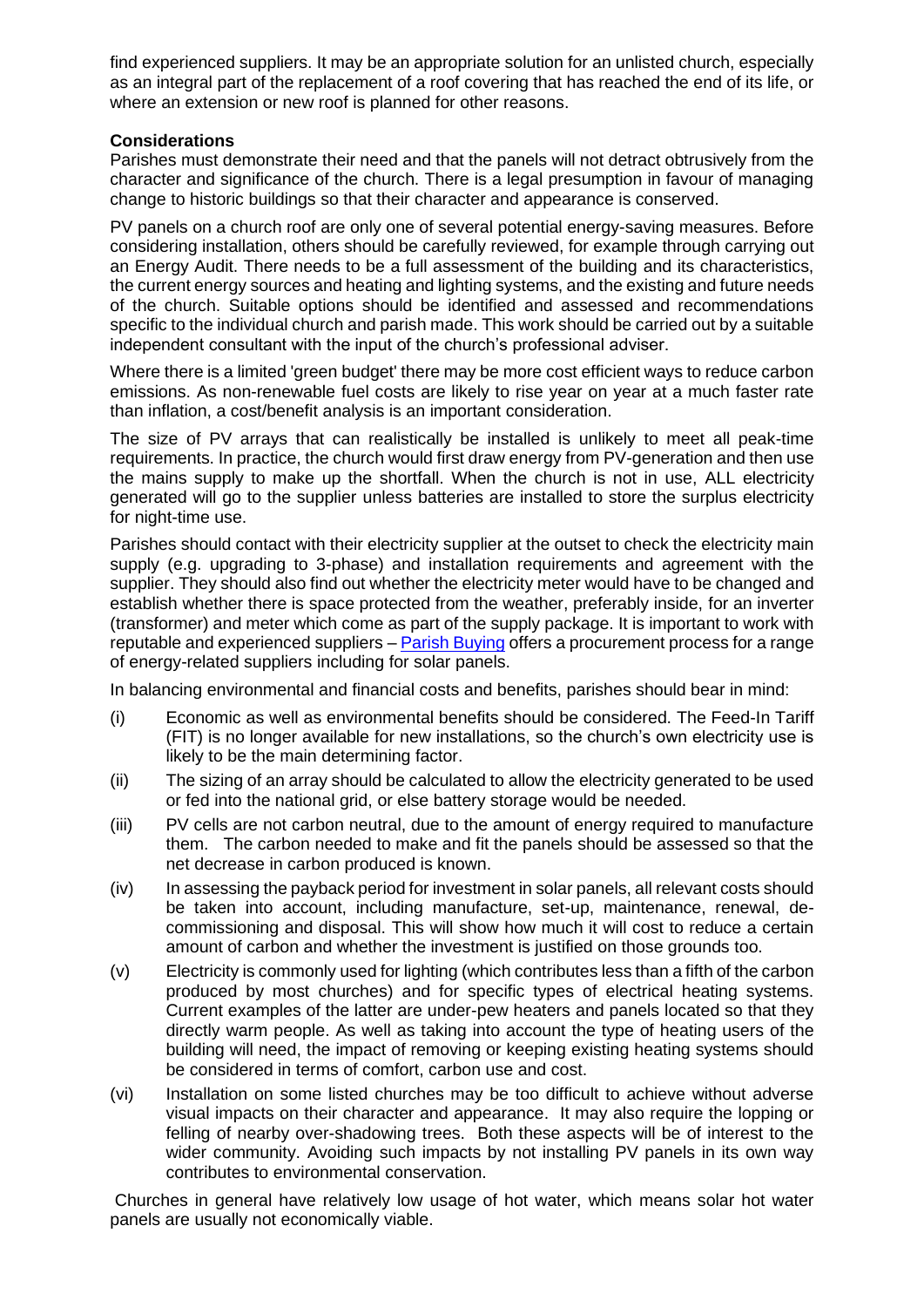## **Permissions**

A Faculty is always required for the installation of PV cells. In advising the Chancellor, the DAC will consider each proposal in its merits. It will also require sufficient information about fixings, fixing points and cable runs to ensure that there will be no immediate or long term-term damage to the fabric of the church.

Installing PV cells that affect the external appearance of a listed building requires planning permission. Preliminary enquiries should be made at an early stage in case it is unlikely to be granted by the local authority or supported by Historic England.

If the installation of equipment and cabling is likely to have any impact on the churchyard, its trees, lichens, flora and fauna, or is likely to disturb any bat roosts, this will need to be taken into consideration in the appraisal of the scheme. The DAC will be able to offer advice on these aspects.

## **Checklist**

### *Before you focus on solar panels…*

- Undertake an Energy Audit *The DAC Team can provide information about how to find an experienced energy consultant.*
- Develop and document a PCC strategy for the church building *consider church building maintenance and repairs; heat-loss reduction; energy saving measures including heating controls; lighting and heating system; renewables – consider signing up for EcoChurch if the PCC has not already done so*
- Consider and document why you want solar panels and what the "public benefits" will be – e.g. lower electricity costs, supporting a low-carbon heating system, promoting green energy in the local community, working in partnership with a school or community group

### *For a proposal for a PV array*

1. **Which roofs may be appropriate for an array?** Talk to your church quinquennial inspector (architect or surveyor) and obtain an initial assessment from a reputable installer. Take into account the orientation and elevation of each roof, its structure and covering material and condition as well as the surrounding environment (trees, overshadowing buildings) and views.

2. **What size of array will be possible and appropriate?** How does the calculated maximum and average supply which would be generated correspond with the church's usage?

3. **What layout is planned?** Factors to take into account include visual appearance, capacity and the need to allow margins for access to roofs for maintenance.

4. **What is the condition of the roofs?** Check the most recent QI report, talk to your quinquennial inspector and plan to undertake any repairs before installation of the solar panels, or for the cost of removal and reinstallation at a later date.

5. **Check the existing fixed electrical installation and mains supply.** Sometimes a new supply or upgrading of the fixed electrical installation or meter will be required to support to installation of solar electricity generation.

### 6. **How will the solar panels be fixed?**

#### 7. **Where will the inverter and meter be located within the church building and where will cables be run?**

### **Further information**

The Church of England's Practical Path to Net Zero: [https://www.churchofengland.org/resources/churchcare/net-zero-carbon-church/practical](https://www.churchofengland.org/resources/churchcare/net-zero-carbon-church/practical-path-net-zero-carbon-churches)[path-net-zero-carbon-churches](https://www.churchofengland.org/resources/churchcare/net-zero-carbon-church/practical-path-net-zero-carbon-churches) The Church of England's Renewable Energy Advice: [https://www.churchofengland.org/resources/churchcare/advice-and-guidance-church](https://www.churchofengland.org/resources/churchcare/advice-and-guidance-church-buildings/renewable-energy)[buildings/renewable-energy,](https://www.churchofengland.org/resources/churchcare/advice-and-guidance-church-buildings/renewable-energy) including guidance about solar panels and faculty permission: [https://www.churchofengland.org/sites/default/files/2021-](https://www.churchofengland.org/sites/default/files/2021-09/Solar_Panels_and_Faculty_Guidance_0.pdf) [09/Solar\\_Panels\\_and\\_Faculty\\_Guidance\\_0.pdf](https://www.churchofengland.org/sites/default/files/2021-09/Solar_Panels_and_Faculty_Guidance_0.pdf)